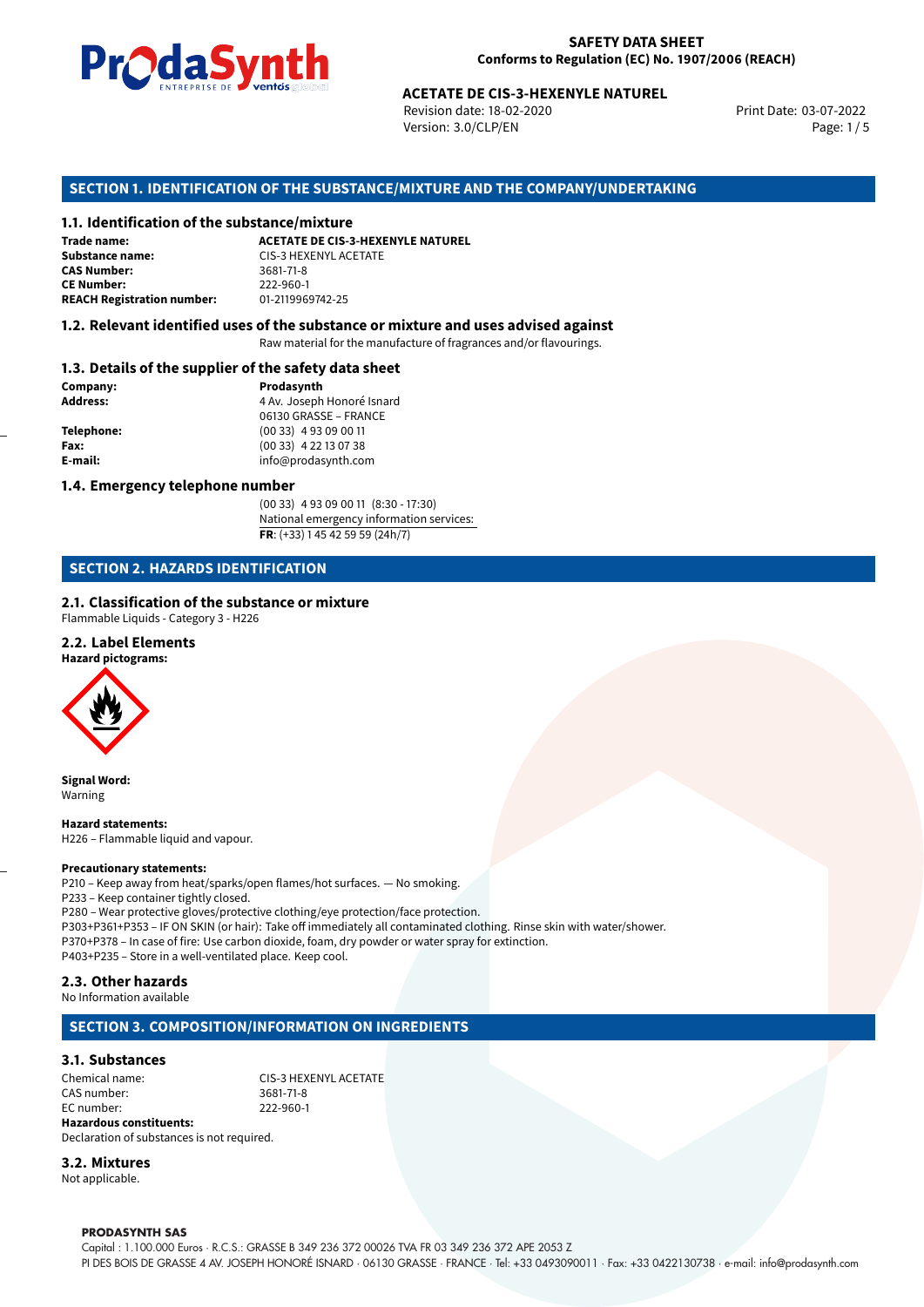

## **ACETATE DE CIS-3-HEXENYLE NATUREL<br>
Revision date: 18-02-2020<br>
Print Date: 03-07-2022**

Revision date: 18-02-2020 Version: 3.0/CLP/EN Page: 2 / 5

#### **SECTION 4. FIRST-AID MEASURES**

#### **4.1. Description of necessary first aid measures**

| Ingestion:    | Rinse mouth with water.<br>Obtain medical advice.                                                                                                    |
|---------------|------------------------------------------------------------------------------------------------------------------------------------------------------|
|               | Keep at rest. Do not induce vomiting.                                                                                                                |
| Eye contact:  | In case of contact with eyes, rinse immediately with plenty of water for at least 15 minutes and seek medical advice.                                |
| Inhalation:   | Remove person to fresh air and keep at rest.<br>Seek immediate medical advice.                                                                       |
| Skin contact: | Take off immediately all contaminated clothing.<br>Thoroughly wash affected skin with soap and water.<br>Seek medical attention if symptoms persist. |

### **4.2. Most important symptoms and effects, both acute and delayed**

No information available.

#### **4.3. Indication of any immediate medical attention and special treatment needed**

No information available.

#### **SECTION 5. FIRE-FIGHTING MEASURES**

#### **5.1. Extinguishing Media**

Water spray, carbon dioxide, dry chemical powder or appropriate foam. For safety reasons do not use full water jet.

#### **5.2. Special hazards arising from the substance or mixture**

Known or Anticipated Hazardous Products of Combustion: Emits toxic fumes under fire conditions.

#### **5.3. Advice for firefighters**

High temperatures can lead to high pressures inside closed containers. Avoid inhalation of vapors that are created. Use appropriate respiratory protection. Do not allow spillage of fire to be poured into drains or watercourses. Wear self-contained breathing apparatus and protective clothing.

#### **SECTION 6. ACCIDENTAL RELEASE MEASURES**

#### **6.1. Personal precautions, protective equipment and emergency procedures**

Evacuate surronding areas. Ensure adequate ventilation. Keep unnecessary and unprotected personnel from entering. Do not breathe vapor/spray. Avoid contact with skin and eyes. Information regarding personal protective measures: see section 8.

#### **6.2. Environmental precautions**

To avoid possible contamination of the environment, do not discharge into any drains, surface waters or groundwaters.

#### **6.3. Methods and materials for containment and cleaning up**

Cover with an inert, inorganic, non-combustible absorbent material (e.g. dry-lime, sand, soda ash). Place in covered containers using non-sparking tools and transport outdoors. Avoid open flames or sources of ignition (e.g. pilot lights on gas hot water heater). Ventilate area and wash spill site after material pickup is complete.

#### **6.4. Reference to other sections**

Information regarding exposure controls, personal protection and disposal considerations can be found in sections 8 and 13.

#### **SECTION 7. HANDLING AND STORAGE**

#### **7.1. Precautions for safe handling**

Do not store or handle this material near food or drinking water. Do not smoke. Avoid contact with the eyes, skin and clothing. Wear protective clothing and use glasses. Observe the rules of safety and hygiene at work. Keep in the original container or an alternative made from a compatible material.

#### **7.2. Conditions for safe storage, including any incompatibilities**

Store in tightly closed and preferably full containers in a cool, dry and ventilated area, protected from light. Keep away from sources of ignition (e.g. hot surfaces, sparks, flame and static discharges). Keep away from incompatible materials (see section 10).

#### **7.3. Specific end use(s)**

No information available.

#### **PRODASYNTH SAS**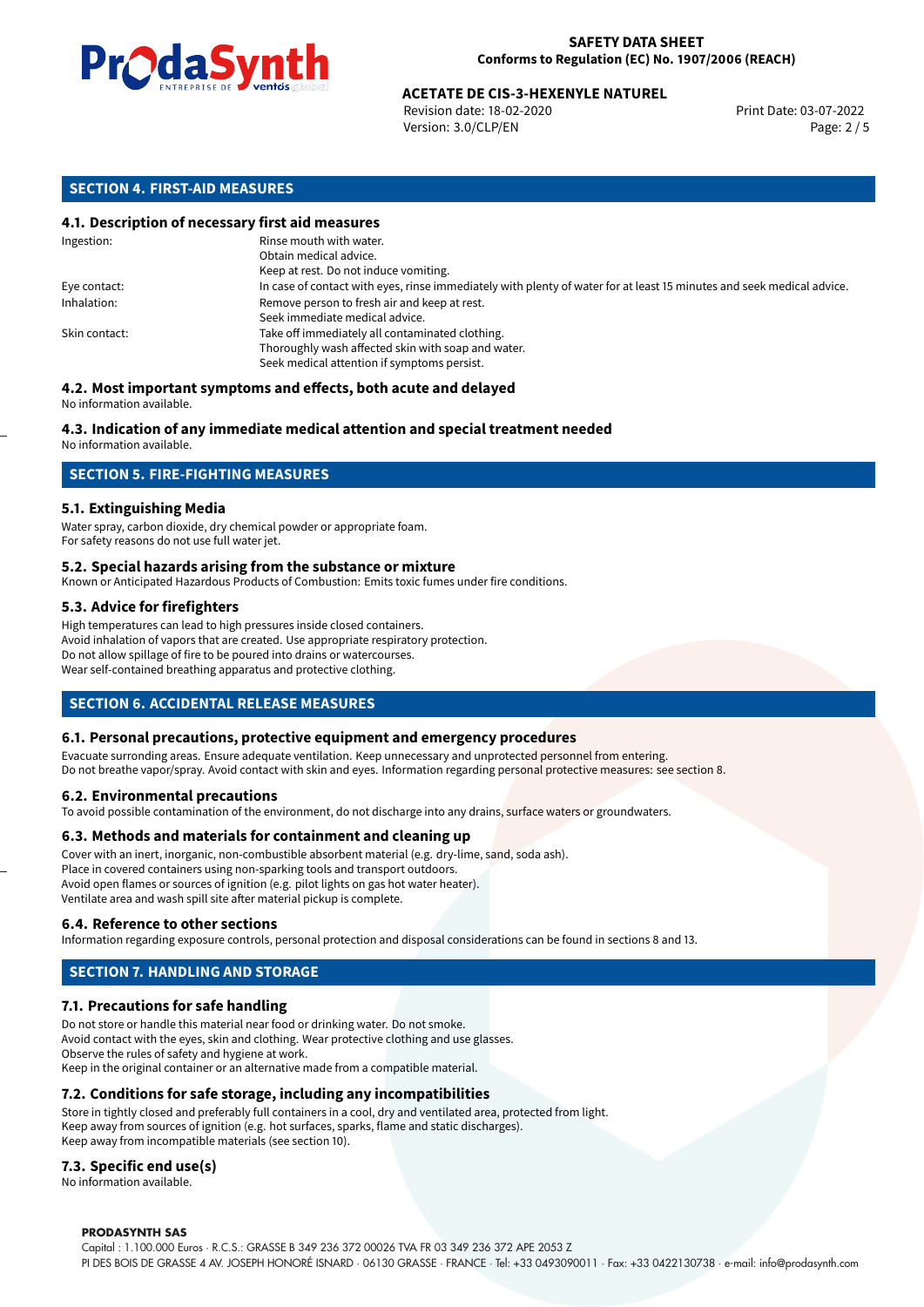

#### **SAFETY DATA SHEET Conforms to Regulation (EC) No. 1907/2006 (REACH)**

## **ACETATE DE CIS-3-HEXENYLE NATUREL<br>Revision date: 18-02-2020 Print Date: 03-07-2022**

Revision date: 18-02-2020 Version: 3.0/CLP/EN Page: 3 / 5

#### **SECTION 8. EXPOSURE CONTROLS AND PERSONAL PROTECTION**

#### **8.1. Control parameters**

Components with occupational exposure limits: None known.

#### **8.2. Exposure controls**

| Appropriate engineering controls: | Measures should be taken to prevent materials from being splashed into the body.                                                            |
|-----------------------------------|---------------------------------------------------------------------------------------------------------------------------------------------|
|                                   | Provide adequate ventilation, according to the conditions of use. Use a mechanical exhaust if required.                                     |
| Eye/Face protection:              | Chemical safety goggles are recommended. Wash contaminated goggles before reuse.                                                            |
| Hand Protection:                  | Chemical-resistant gloves are recommended. Wash contaminated gloves before reuse.                                                           |
| Body protection:                  | Personal protective equipment for the body should be selected based on the task being performed and the risks<br>involved.                  |
| <b>Respiratory Protection:</b>    | In case of insufficient ventilation, use suitable respiratory equipment.                                                                    |
| Environmental exposure controls:  | Emissions from ventilation or process equipment should be checked to ensure they comply with environmental<br>protection legislation.       |
|                                   | In some cases, filters or engineering modifications to the process equipment will be necessary to reduce emissions to<br>acceptable levels. |

#### **SECTION 9. PHYSICAL AND CHEMICAL PROPERTIES**

#### **9.1. Information on basic physical and chemical properties**

| Appearance:                            | Liquid                      |
|----------------------------------------|-----------------------------|
| Colour:                                | Conforms to standard        |
| Odour:                                 | Conforms to standard        |
| Odour theshold:                        | Not determined              |
| pH:                                    | Not determined              |
| Melting point/freezing point:          | Not determined              |
| Boling point/boiling range (°C):       | Not determined              |
| Flash point:                           | 56 $^{\circ}$ C             |
| Evaporation rate:                      | Not determined              |
| Flammability:                          | Not determined              |
| Lower flammability/Explosive limit:    | Not determined              |
| Upper flammability/Explosive limit:    | Not determined              |
| Vapour pressure:                       | Not determined              |
| Vapour Density:                        | Not determined              |
| Density:                               | 0,875 $-$ 0,913 g/mL (20°C) |
| Relative density:                      | $0.875 - 0.913$ (20°C)      |
| Water solubility:                      | <b>INSOLUBLE IN WATER</b>   |
| Solubility in other solvents:          | SOLUBLE IN ETHANOL          |
| Partition coefficient n-octanol/water: | Not determined              |
| Auto-ignition temperature:             | Not determined              |
| Decomposition temperature:             | Not determined              |
| Viscosity, dynamic:                    | Not determined              |
| Viscosity, kinematic:                  | Not determined              |
| Explosive properties:                  | Not determined              |
| Oxidising properties:                  | Not determined              |

| Liyuiu                    |
|---------------------------|
| Conforms to standard      |
| Conforms to standard      |
| Not determined            |
| Not determined            |
| Not determined            |
| Not determined            |
| 56 °C                     |
| Not determined            |
| Not determined            |
| Not determined            |
| Not determined            |
| Not determined            |
| Not determined            |
| 0,875-0,913 g/mL (20°C)   |
| 0,875-0,913 (20°C)        |
| <b>INSOLUBLE IN WATER</b> |
| SOLUBLE IN ETHANOL        |
| Not determined            |
| Not determined            |
| Not determined            |
| Not determined            |
| Not determined            |
| Not determined            |
| Not determined            |

#### **9.2. Additional information** No information available.

#### **SECTION 10. STABILITY AND REACTIVITY**

#### **10.1. Reactivity**

No hazardous reactions if stored and handled as prescribed/indicated.

#### **10.2. Chemical stability**

The product is stable if stored and handled as prescribed/indicated.

#### **10.3. Possibility of hazardous reactions**

No hazardous reactions if stored and handled as prescribed/indicated.

#### **10.4. Conditions to Avoid**

Conditions to Avoid: Excessive heat, flame or other ignition sources.

#### **PRODASYNTH SAS**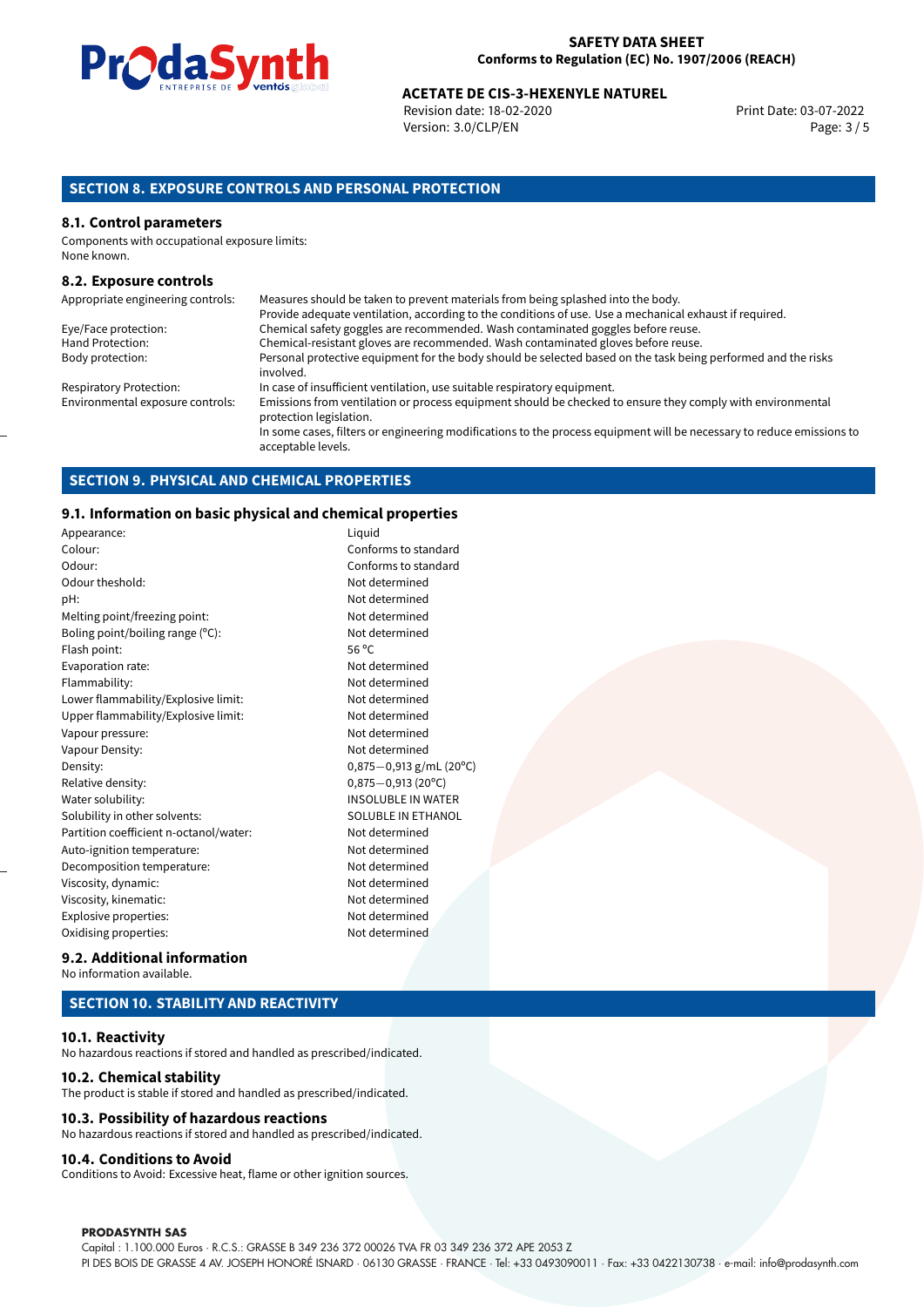

## **ACETATE DE CIS-3-HEXENYLE NATUREL<br>
Revision date: 18-02-2020<br>
Print Date: 03-07-2022**

Revision date: 18-02-2020 Version: 3.0/CLP/EN Page: 4 / 5

#### **10.5. Incompatible materials**

Avoid contact with strong acids and bases and oxidizing agents.

#### **10.6. Hazardous decomposition products**

During combustion may form carbon monoxide and unidentified organic compounds.

#### **SECTION 11. TOXICOLOGICAL INFORMATION**

#### **11.1. Information on toxicological effects**

| <b>Acute toxicity</b>                    | Based on the data available, the criteria for classification are not met. |
|------------------------------------------|---------------------------------------------------------------------------|
| <b>Skin corrosion/irritation</b>         | Based on the data available, the criteria for classification are not met. |
| Serious eye damage/irritation            | Based on the data available, the criteria for classification are not met. |
| <b>Respiratory or skin sensitisation</b> | Based on the data available, the criteria for classification are not met. |
| <b>Germ cell mutagenicity</b>            | Based on the data available, the criteria for classification are not met. |
| Carcinogenicity                          | Based on the data available, the criteria for classification are not met. |
| <b>Reproductive toxicity</b>             | Based on the data available, the criteria for classification are not met. |
| <b>STOT-single exposure</b>              | Based on the data available, the criteria for classification are not met. |
| <b>STOT-repeated exposure</b>            | Based on the data available, the criteria for classification are not met. |
| <b>Aspiration hazard</b>                 | Based on the data available, the criteria for classification are not met. |

### **SECTION 12. ECOLOGICAL INFORMATION**

#### **12.1. Toxicity**

**Assessment:** Based on the data available, the criteria for classification are not met. **Experimental/calculated data:** No information available.

#### **12.2. Degradability**

No information available.

#### **12.3. Bioaccumulative potential**

No information available.

#### **12.4. Soil mobility**

No information available.

#### **12.5. Results of PBT and vPvB assessment**

No information available.

#### **12.6. Other adverse effects**

See also sections 6, 7, 13 and 15 Do not allow to get into waste water or waterways.

#### **SECTION 13. DISPOSAL CONSIDERATIONS**

#### **13.1. Waste treatment methods**

Dispose of in accordance with national and local environmental regulations.

#### **SECTION 14: TRANSPORT INFORMATION**

|                                  | <b>ADR/RID/ADN</b>            | <b>IMDG</b>                   | <b>IATA-ICAO</b>              |  |
|----------------------------------|-------------------------------|-------------------------------|-------------------------------|--|
| 14.1. UN Number                  | UN3272                        | <b>UN3272</b>                 | <b>UN3272</b>                 |  |
| 14.2. UN Proper Shipping Name    | ESTERS, N.O.S. (CIS-3 HEXENYL | ESTERS, N.O.S. (CIS-3 HEXENYL | ESTERS, N.O.S. (CIS-3 HEXENYL |  |
|                                  | ACETATE)                      | ACETATE)                      | ACETATE)                      |  |
| 14.3. Transport Hazard Class(es) |                               |                               |                               |  |
| 14.4. Packing Group              | Ш                             | $\mathbf{III}$                | Ш                             |  |
| 14.5. Environmental hazards      | No                            | No                            | No                            |  |
| Additional information           |                               |                               |                               |  |

#### **14.6 Special precautions for user**

None known

### **14.7. Transport in bulk according to Annex II of MARPOL 73/78 and the IBC Code**

No information available

#### **PRODASYNTH SAS**